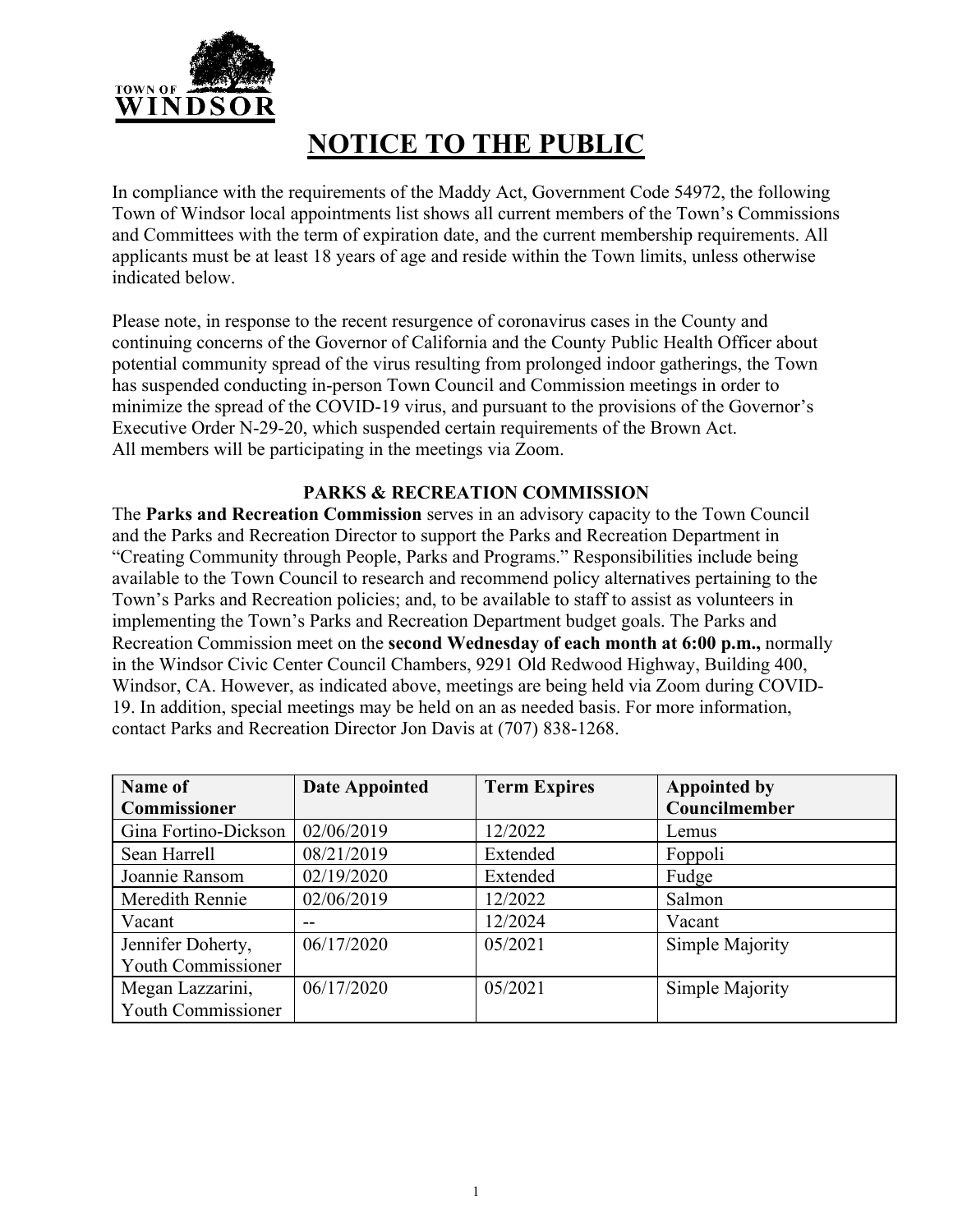#### **PLANNING COMMISSION**

The **Planning Commission** fulfills duties prescribed under State law and consistent with policies established by the Town Council. Some of those duties include acting on general planning and zoning related matters, perform design review functions, and serving in an advisory capacity to the Town Council with regard to issues related to the General Plan, Specific Plans, and other land use matters. Planning C ommissioners also have an obligation to attend Planning Commission meetings on the **second and fourth Tuesdays of the month at 5:30 p.m.,** normally in the Windsor Civic Center Council Chambers, 9291 Old Redwood Highway, Building 400, Windsor, CA. However, as indicated above, meetings are being held via Zoom during COVID-19. In addition, special meetings may also be held at which their attendance is required. For more information, contact Community Development Director Jessica Jones at (707) 838-5313.

| <b>Name of</b> | Date Appointed | <b>Term Expires</b> | <b>Appointed by</b> |
|----------------|----------------|---------------------|---------------------|
| Commissioner   |                |                     | Councilmember       |
| Don Albini     | 02/06/2019     | 12/2022             | Salmon              |
| Paul Berlant   | 01/18/2017     | Extended            | Fudge               |
| Clay Fritz     | 02/06/2019     | Extended            | Foppoli             |
| Evan Zelig     | 02/06/2019     | 12/2022             | Lemus               |
| Vacant         | $-$            | 12/2024             | Vacant              |

#### **PUBLIC ART ADVISORY COMMISSION**

The **Public Art Advisory Commission** serves in an advisory capacity to the Town Council and the Parks and Recreation Director, or their designee, to support the Town by establishing Windsor as an art destination that raises the potential for education, innovation, collaborative community engagement and cultural exploration. The Public Art Advisory Commission is a standing citizen advisory commission composed of one Councilmember, one Parks and Recreation Commissioner, and five adult citizen members appointed at large by the Council. Each Member is appointed for a four-year term that is concurrent with the term of the Councilmember who appointed them. The Councilmember and Commissioner are based on their appointed term in their respective roles. To be eligible for appointment to the Commission, members shall be residents of Sonoma County, and are preferred to be residents of the Town. The Public Art Advisory Commission **meets the second Monday of the month at 11:00 a.m.,** normally in the Windsor Civic Center Council Chambers, 9291 Old Redwood Highway, Building 400, Windsor, CA. However, as indicated above, meetings are being held via Zoom during COVID-19. For more information, contact Parks and Facilities Manager Olivia Lemen at (707) 838-5383.

| Name of             | <b>Date Appointed</b> | <b>Term Expires</b> | <b>Appointed by</b>          |
|---------------------|-----------------------|---------------------|------------------------------|
| Commissioner        |                       |                     | Councilmember                |
| Linda Challoner     | 01/18/2017            | Extended            | Fudge                        |
| Julian Cohen        | 02/06/2019            | 12/2022             | Salmon                       |
| Malinalli Lopez     | 02/06/2019            | 12/2022             | Lemus                        |
| Alan Ramey          | 11/06/2019            | Extended            | Foppoli                      |
| Vacant              | --                    | 12/2024             | Vacant                       |
| Vacant              |                       | 12/2021             | Representative of Parks &    |
|                     |                       |                     | <b>Recreation Commission</b> |
| <b>Esther Lemus</b> | 01/15/2019            | 12/2020             | Councilmember                |
| Dominic Foppoli     | 01/15/2019            | 12/2020             | Councilmember                |
| (Alternate)         |                       |                     |                              |
|                     |                       |                     |                              |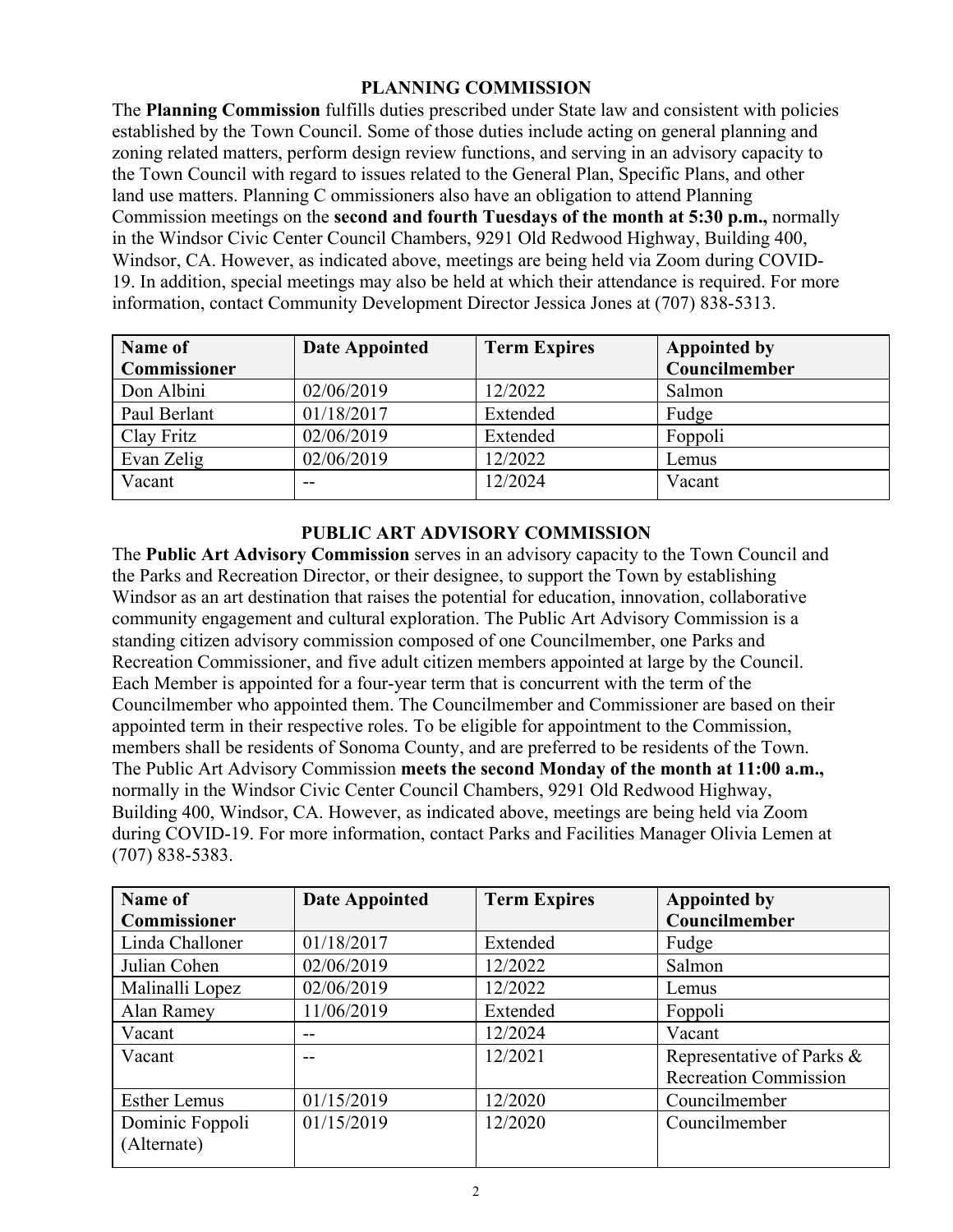#### **SENIOR CITIZEN ADVISORY COMMISSION**

The **Senior Citizen Advisory Commission** serves in an advisory capacity to the Town Council to support the recreation programs and services offered to senior citizens and persons with disabilities. The Senior Citizen Advisory Commission **meets every four (4) months on the fourth Tuesday of the months** of January, April, July\* and October at 2:30 p.m. in the Windsor Civic Center, Council Chambers, 9291 Old Redwood Highway, Building 400, Windsor, CA. \*The July meeting is held at the Senior Center located at 9231 Foxwood Drive. However, as indicated above, meetings are being held via Zoom during COVID-19. In addition, special meetings may be held on an as needed basis. For more information, contact Parks and Recreation Director Jon Davis at (707) 838-1268.

An applicant must be a resident to qualify to serve on Town Commissions and Committees. Members of the Senior Citizen Advisory Commission must be age 50 or older, and their guests, their spouses, their co-habitants, or persons age 45 or older who are providing primary physical or economic support for such persons.

| Name of<br>Commissioner | <b>Date Appointed</b> | <b>Term Expires</b> | <b>Appointed by</b><br>Councilmember |
|-------------------------|-----------------------|---------------------|--------------------------------------|
| (At-Large)              |                       |                     |                                      |
| Brent E. Anderson       | 02/06/2019            | 12/2022             | Lemus                                |
| Jenny Helman            | 01/18/2017            | Extended            | Fudge                                |
| Lucille Hynes           | 02/06/2019            | 12/2022             | Salmon                               |
| David Kahn              | 02/06/2019            | Extended            | Foppoli                              |
| Vacant                  | --                    | 12/2024             | Vacant                               |
| Joannie Ransom          | 03/11/2020            | Extended            | Parks and Recreation                 |
|                         |                       |                     | <b>Commission Liaison</b>            |
| Angelita Llerena        | 02/06/2019            | 12/2022             | Simple Majority                      |
| Joella Olsen            | 02/06/2019            | 12/2022             | Simple Majority                      |
| Lisa Renee Trumbly      | 02/06/2019            | Extended            | Simple Majority                      |

| Name of      | <b>Date Appointed</b> | <b>Term Expires</b> | Landmark     | <b>Appointed by</b> |
|--------------|-----------------------|---------------------|--------------|---------------------|
| Commissioner |                       |                     | Neighborhood | Councilmember       |
| Michael      | 01/18/2017            | Extended            | Alden Woods/ | Simple Majority     |
| Bertuccelli  |                       |                     | California   |                     |
|              |                       |                     | Creekside    |                     |
|              |                       |                     | Subdivisions |                     |
| Vacant $(1)$ |                       |                     | Alden Woods/ | Simple Majority     |
|              |                       |                     | California   |                     |
|              |                       |                     | Creekside    |                     |
|              |                       |                     | Subdivisions |                     |
|              |                       |                     |              |                     |